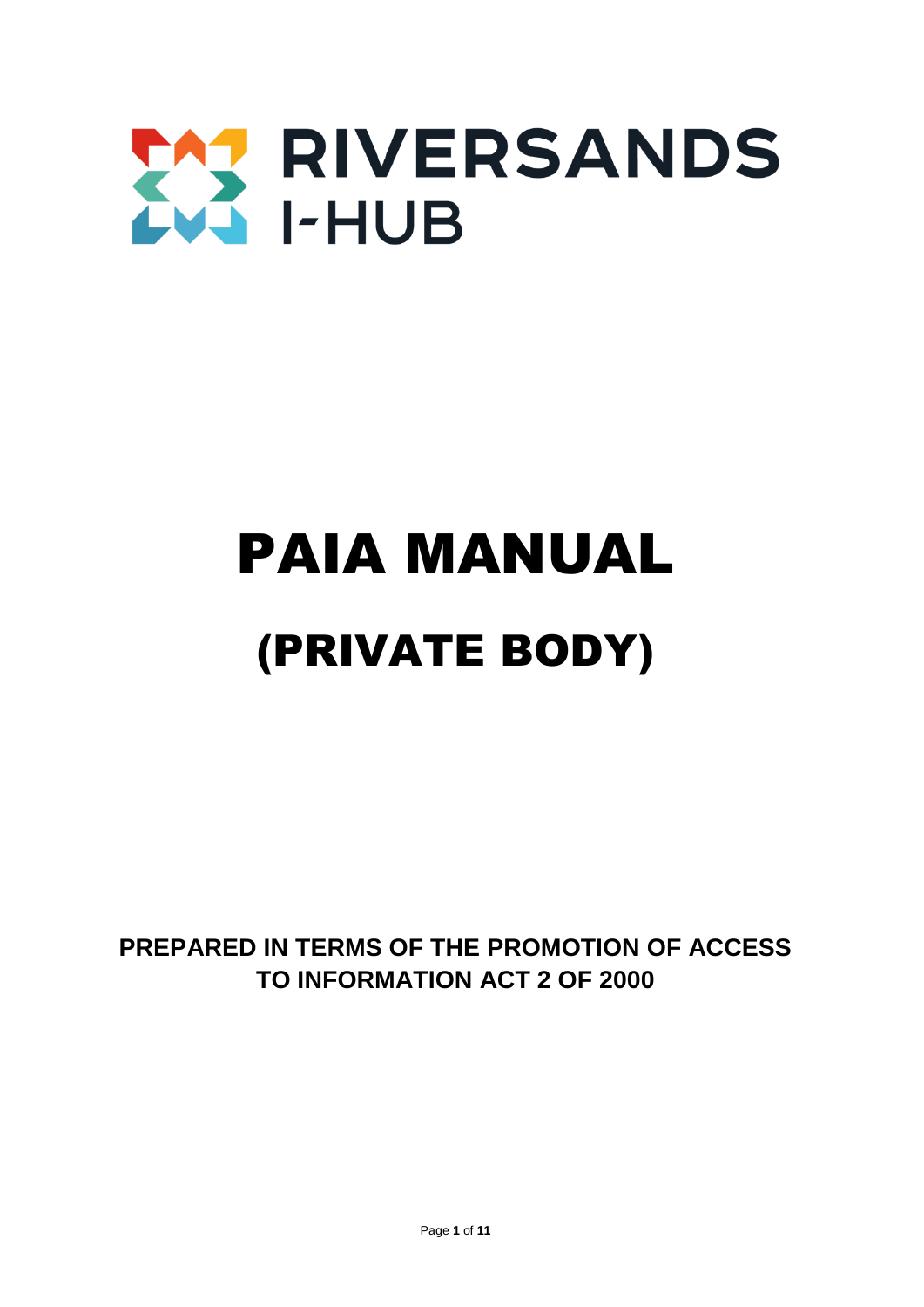#### **DATE OF COMPILATION: 15/01/2022 DATE OF REVISION: 15/01/2022**

## **TABLE OF CONTENTS**

- **1. INTRODUCTION**
- **2. PURPOSE OF PAIA MANUAL**
- **3. CONTACT DETAILS FOR ACCESS TO INFORMATION OF THE RIVERSANDS I-HUB**
- **4. DESCRIPTION AND GUIDE ON HOW TO USE PAIA AND HOW TO OBTAIN ACCESS TO THE GUIDE**
- **5. CATEGORIES OF RECORDS OF WHICH ARE AVAILABLE WITHOUT A PERSON HAVING TO REQUEST ACCESS**
- **6. DESCRIPTION OF THE RECORDS OF THE RIVERSANDS I-HUB AVAILABLE IN ACCORDANCE WITH ANY OTHER LEGISLATION**
- **7. DESCRIPTION OF THE SUBJECTS THAT THE RIVERSANDS I-HUB HOLDS RECORDS OF AND CATEGORIES OF RECORDS HELD ON EACH SUBJECT BY THE RIVERSANDS I-HUB**
- **8. PROCESSING OF PERSONAL INFORMATION**
- **9. AVAILABILITY OF THE MANUAL**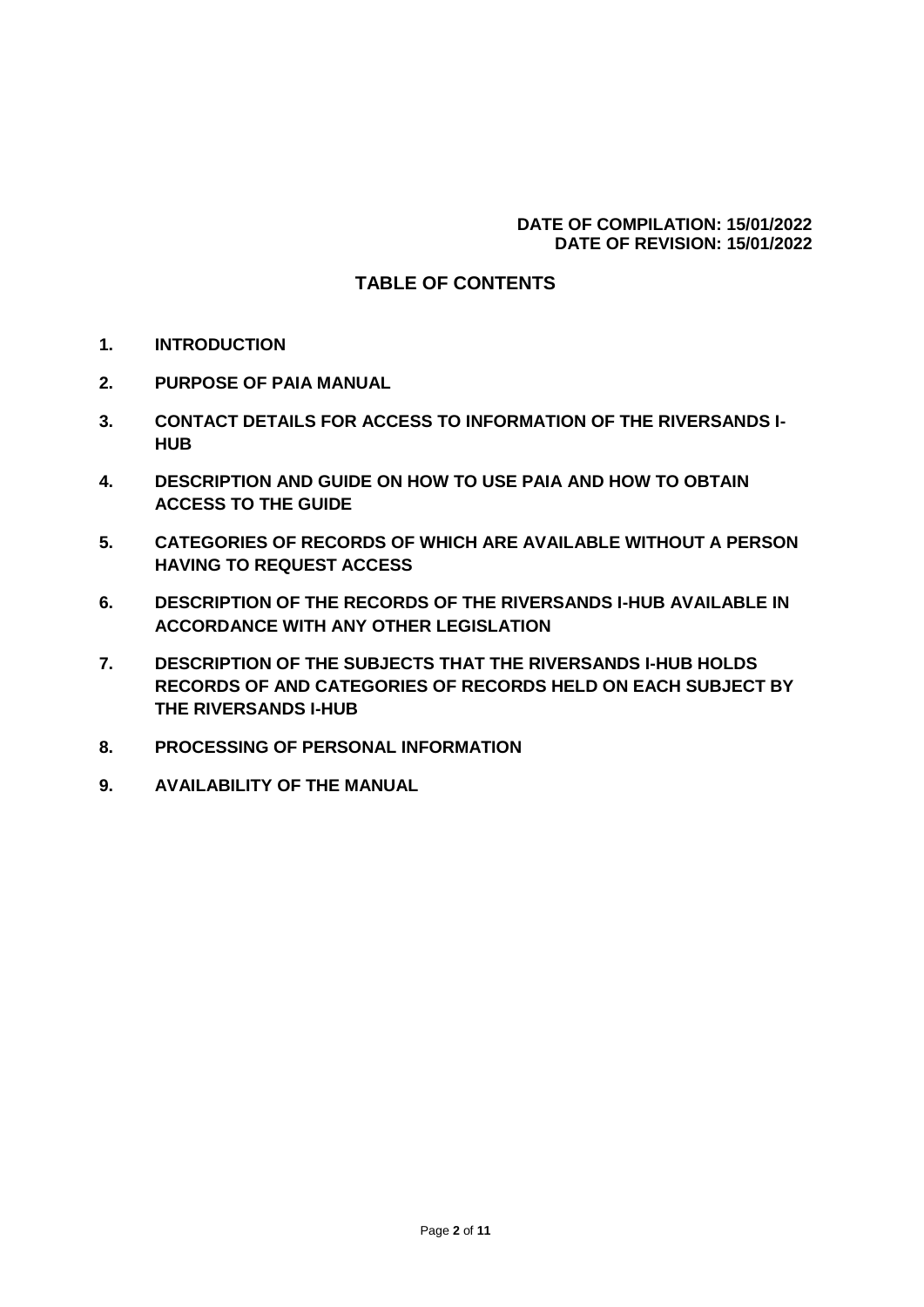#### **1. INTRODUCTION**

- 1.1 The purpose of the Riversands I-Hub is to provide qualifying SMEs with business premises to lease at subsidised rates and access to services and support including coaching, mentorship, financial management services, training, assistance with access to markets and participation in various programmes that will enable the SMEs to develop into larger-scale, self-sufficient, sustainable and viable businesses.
- 1.2 The Promotion of Access to Information Act No 2 of 2000 ("PAIA"), gives effect to Section 32 of the Constitution, which provides that everyone has the right to access information held by another person (private body) when such private information is required for the protection of rights.
- 1.3 This Manual is to assist potential requesters with the procedure to be followed when requesting access to information from the Riversands I-Hub in terms of PAIA.
- 1.4 This Manual may be amended from time to time and the latest version will be published on the website with the revision date and will also be available for inspection at the Riversands I-Hub's physical address and will replace all earlier versions.

## **2. PURPOSE OF PAIA MANUAL**

This Manual is for the public to -

- 2.1 Check the categories of records held by a body which are available without a person having to submit a formal PAIA request.
- 2.2 Have a sufficient understanding of how to make a request for access to a record of the body, by providing a description of the subjects on which the body holds records and the categories of records held on each subject.
- 2.3 Know the description of the records of the body which are available in accordance with any other legislation.
- 2.4 Access all the relevant contact details of the Information Officer and Deputy Information Officer who will assist the public with the records they intend to access.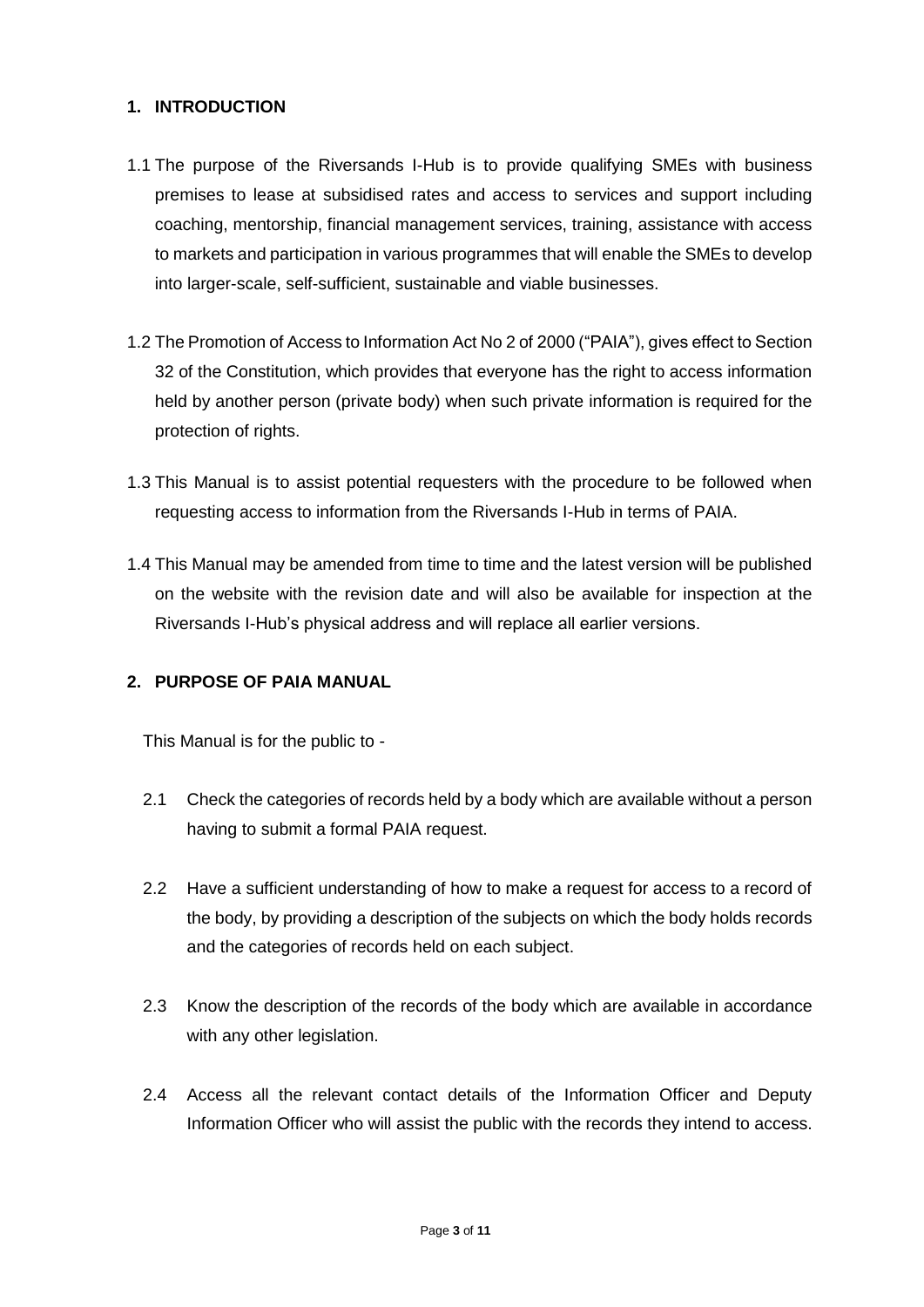- 2.5 Know the description of the guide on how to use PAIA, as updated by the Regulator and how to obtain access to it.
- 2.6 Know if the body will process personal information, the purpose of processing of personal information and the description of the categories of data subjects and of the information or categories of information relating thereto.
- 2.7 Know the description of the categories of data subjects and of the information or categories of information relating thereto.
- 2.8 Know the recipients or categories of recipients to whom the personal information may be supplied.
- 2.9 Know if the body has planned to transfer or process personal information outside the Republic of South Africa and the recipients or categories of recipients to whom the personal information may be supplied.
- 2.10 Know whether the body has appropriate security measures to ensure the confidentiality, integrity and availability of the personal information which is to be processed.

## **3. KEY CONTACT DETAILS FOR ACCESS TO INFORMATION OF THE RIVERSANDS I-HUB**

## **3.1 Chief Information Officer**

Name: Tafadzwa Madavo Tel: (011) 012 4600 Email: [info@riversandsihub.co.za](mailto:info@riversandsihub.co.za)

## **3.2 Deputy Information Officer**

Name: Sibu Mbatha Tel: (011) 012 4600 Email: [info@riversandsihub.co.za](mailto:info@riversandsihub.co.za)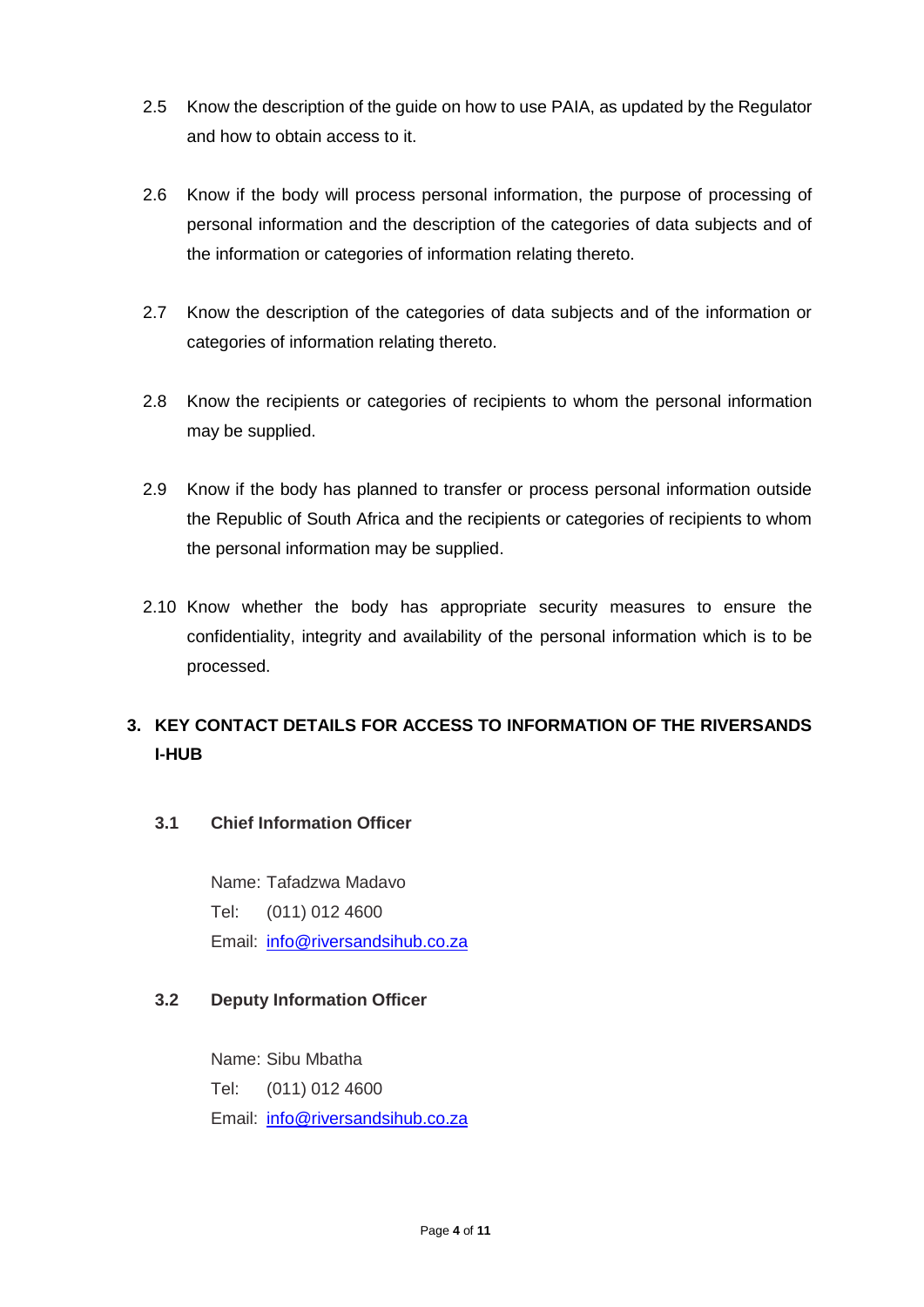### **3.3 Access to information general contacts**

Email: [info@riversandsihub.co.za](mailto:info@riversandsihub.co.za)

#### **3.4 Contact Details**

Physical Address: Riversands Incubation Hub, 8 - 12 Incubation Drive, Riverside View, Ext 15, Midrand

Postal Address: PO Box 70406, Bryanston, 2021

Telephone: (011) 012 4600

Email: [info@riversandsihub.co.za](mailto:info@riversandsihub.co.za)

Website: [www.riversandsihub.co.za](http://www.riversandsihub.co.za/)

## **4. DESCRIPTION AND GUIDE ON HOW TO USE PAIA AND HOW TO OBTAIN ACCESS TO THE GUIDE**

- 4.1 The Regulator has, in terms of section 10(1) of PAIA, as amended, updated and made available the revised Guide on how to use PAIA ("Guide"), in an easily comprehensible form and manner, as may reasonably be required by a person who wishes to exercise any right contemplated in PAIA and the Protection of Personal Information Act 4 of 2013 ("POPIA").
- 4.2 The Guide is available in each of the official languages from the South African Human Rights Commission at any of the following offices or on their website: <https://www.sahrc.org.za/index.php/understanding-paia> .

Physical Address: 29 Princess of Wales Terrace Corner York and St Andrews Street Parktown, Johannesburg

Postal Address: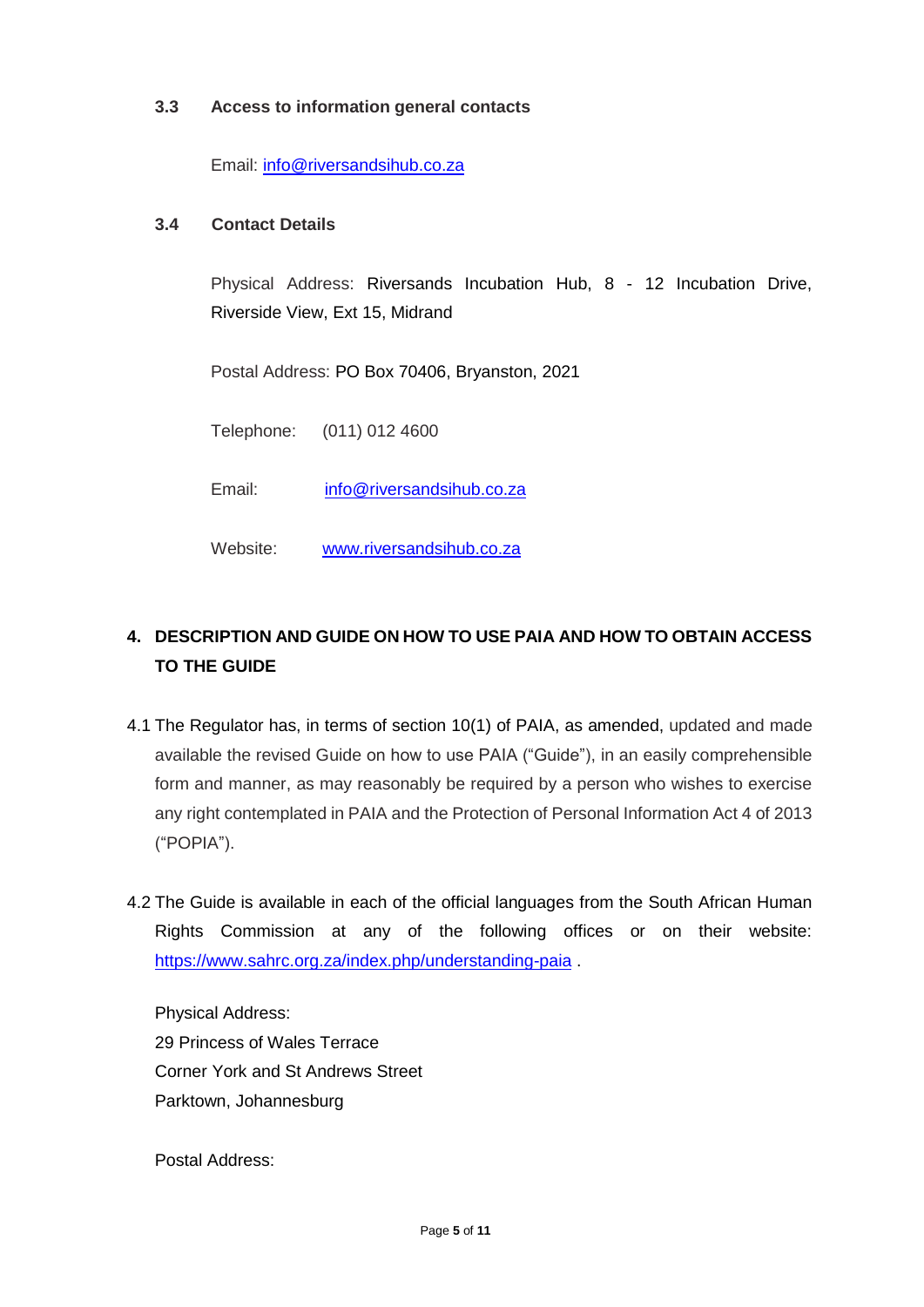Private Bag 2700, Houghton,Johannesburg Tel: (011) 484 8300 Fax: (011) 484 7146/7 Email: [paia@sahrc.org.za](mailto:paia@sahrc.org.za) Website: [www.sahrc.org.za](http://www.sahrc.org.za/)

- 4.3 The Guide is also available on the website of the Regulator: [https://www.justice.gov.za/inforeg/.](https://www.justice.gov.za/inforeg/)
- 4.4 The Guide contains the description of:
	- 4.4.1 The objects of PAIA and POPIA;
	- 4.4.2 The postal and street address, phone and fax number and, if available, electronic mail address of -
		- 4.4.2.1 the Information Officer of every public body, and
		- 4.4.2.2 every Deputy Information Officer of every public and private body designated in terms of section 17(1) of PAIA and section 56 of POPIA.
	- 4.4.3 The manner and form of a request for
		- 4.4.3.1 access to a record of a public body contemplated in section 11; and
		- 4.4.3.2 access to a record of a private body contemplated in section 50.
	- 4.4.4 The assistance available from the Information Officer of a public body in terms of PAIA and POPIA.
	- 4.4.5 The assistance available from the Regulator in terms of PAIA and POPIA.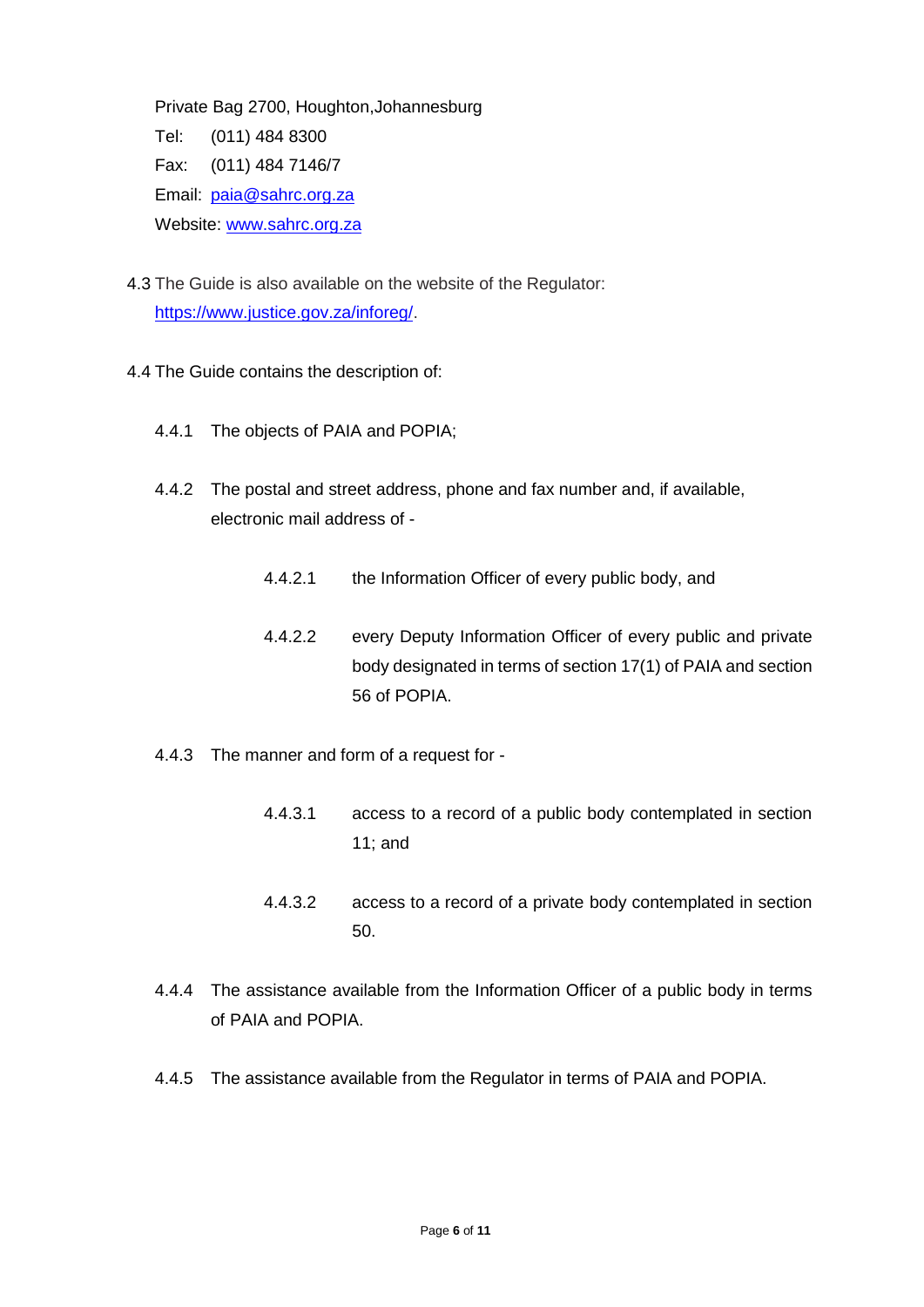- 4.4.6 All remedies in law available regarding an act or failure to act in respect of a right or duty conferred or imposed by PAIA and POPIA, including the manner of lodging -
	- 4.4.6.1 an internal appeal;
	- 4.4.6.2 a complaint to the Regulator; and
	- 4.4.6.3 an application with a court against a decision by the information officer of a public body, a decision on internal appeal or a decision by the Regulator or a decision of the head of a private body.
- 4.4.7 The provisions of sections 14 and 51 requiring a public body and private body, respectively, to compile a manual, and how to obtain access to a manual.
- 4.4.8 The provisions of sections 15 and 52 providing for the voluntary disclosure of categories of records by a public body and private body, respectively.
- 4.4.9 The notices issued in terms of sections 22 and 54 regarding fees to be paid in relation to requests for access; and
- 4.4.10 The regulations made in terms of section 92.
- 4.5 Members of the public can inspect or make copies of the Guide from the office of the Regulator, during normal working hours.

# **5 CATEGORIES OF RECORDS OF THE RIVERSANDS I-HUB WHICH ARE AVAILABLE WITHOUT A PERSON HAVING TO REQUEST ACCESS**

| <b>Category of records</b> | Types of the Record  | Available<br>on<br>Website | Available<br>upon<br>request |
|----------------------------|----------------------|----------------------------|------------------------------|
| <b>Entrepreneurs</b>       | Electronic - Website |                            | Χ                            |
| Premises                   | Electronic - Website | Χ                          | Χ                            |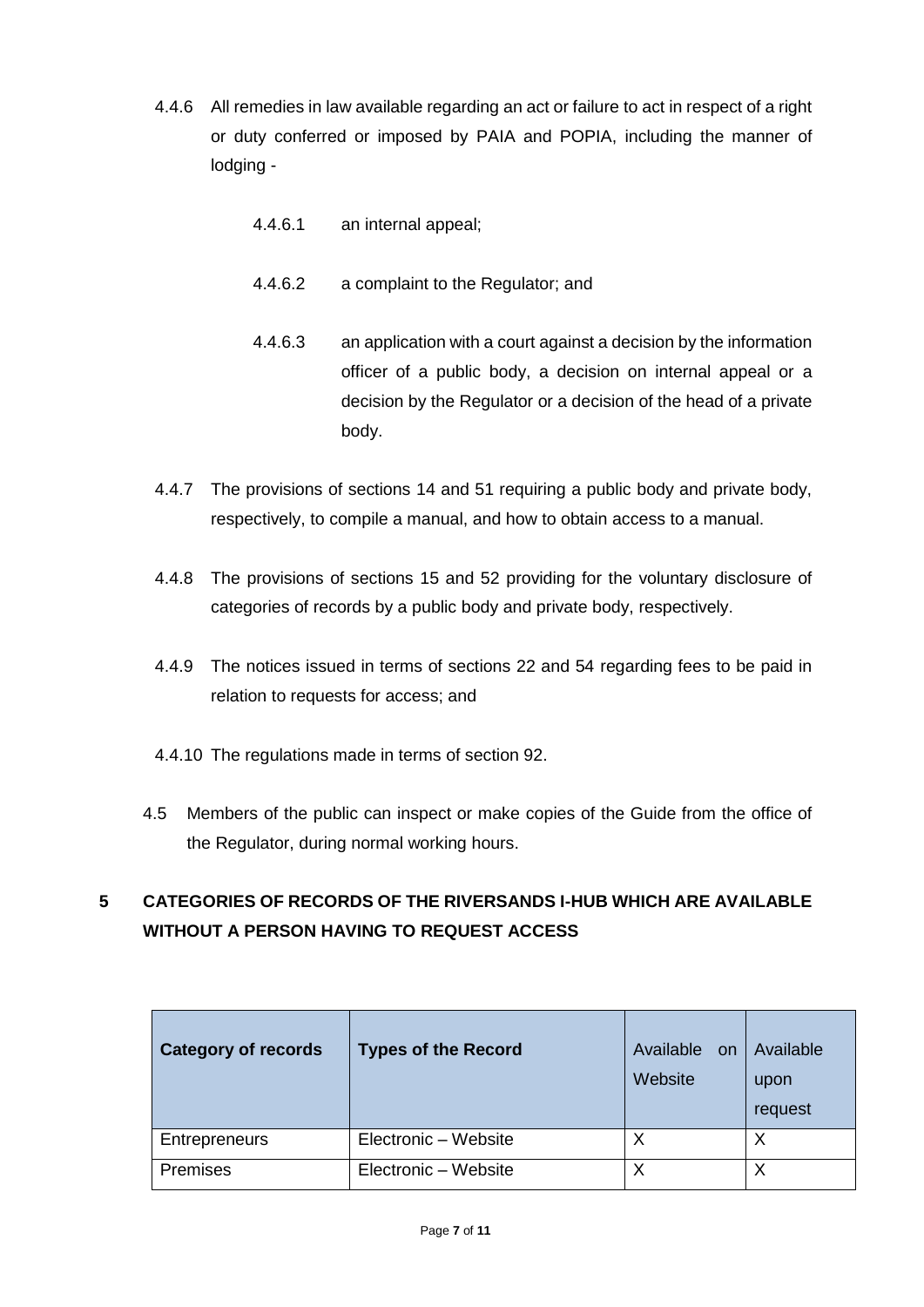| <b>Corporate Solutions</b>                     | Electronic - Website |  |
|------------------------------------------------|----------------------|--|
| About the Riversands I-   Electronic - Website |                      |  |
| Hub - The Team                                 |                      |  |
| <b>Our Stories</b>                             | Electronic - Website |  |
| <b>Contact Details</b>                         | Electronic - Website |  |

## **6. DESCRIPTION OF THE RECORDS OF THE RIVERSANDS I-HUB WHICH ARE AVAILABLE IN ACCORDANCE WITH ANY OTHER LEGISLATION**

The Riversands I-Hub, where applicable, holds information in terms of the following legislation, but is not limited to:

| <b>Category of Records</b>  | <b>Applicable Legislation</b>                       |
|-----------------------------|-----------------------------------------------------|
| Memorandum of Incorporation | Companies Act 71 of 2008                            |
| <b>PAIA Manual</b>          | Promotion of Access to Information Act 2 of<br>2000 |
| Employment                  | Basic Conditions of Employment Act 75 of 1977       |
| Employment                  | Compensation for Occupational Injuries and          |
|                             | Diseases Act 130 of 1993                            |
| Employment                  | Labour Relations Act 66 of 1978                     |
| Employment                  | Occupational Health and Safety Act 85 of 1993       |
| Employment                  | Unemployment Contribution Act 4 of 2002             |
| Employment                  | Unemployment Insurance Act 30 of 1966               |
| Finance                     | Income Tax Act 68 of 1962                           |
| Finance                     | Value Added Tax Act 89 of 1991                      |
| <b>Services</b>             | Consumer Protection Act 68 of 2008                  |
| <b>Services</b>             | Prescription Act 68 of 1969                         |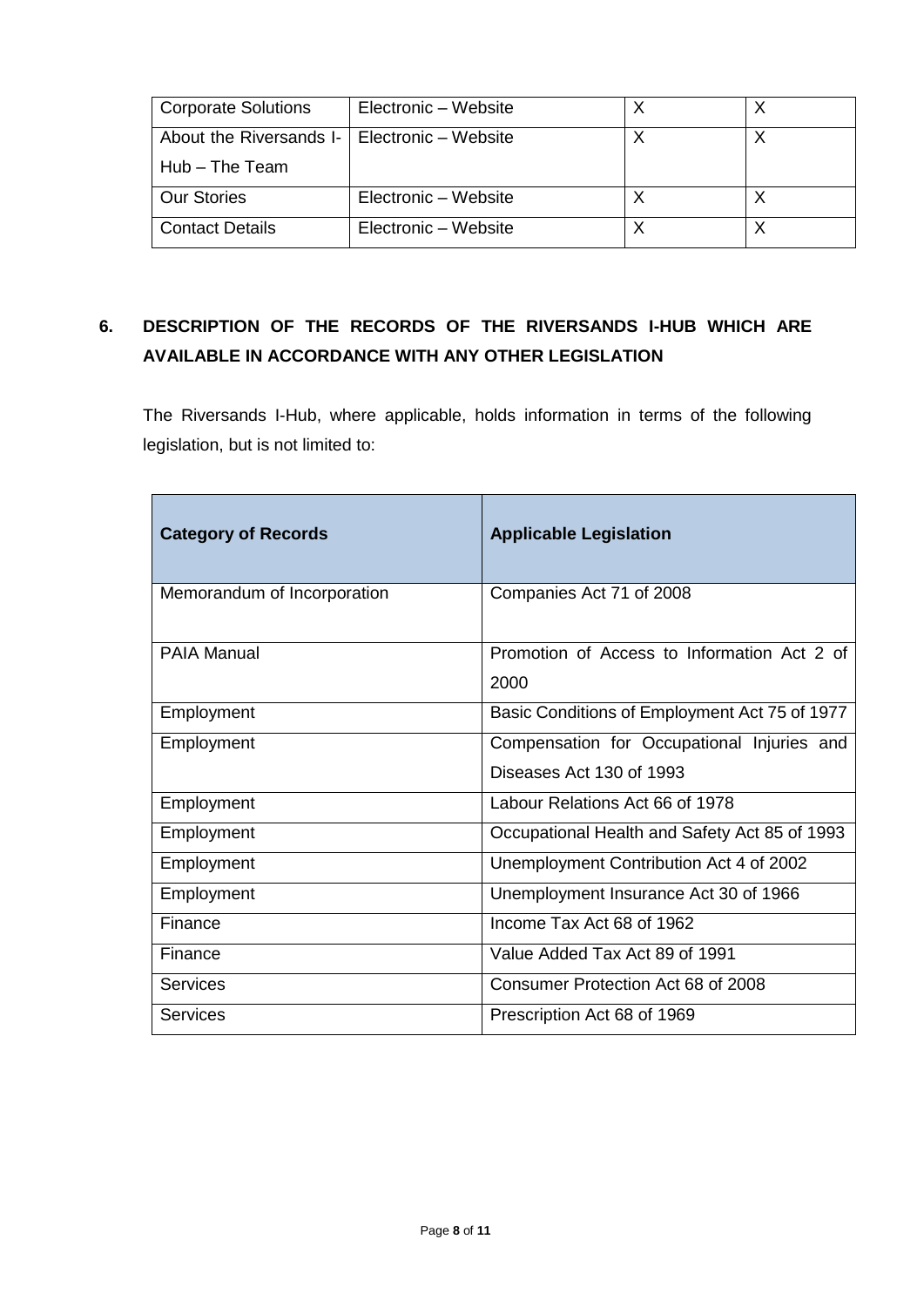# **7. DESCRIPTION OF THE SUBJECTS ON WHICH THE RIVERSANDS I-HUB HOLDS RECORDS AND CATEGORIES OF RECORDS HELD ON EACH SUBJECT BY THE RIVERSANDS I-HUB**

The Riversands I-Hub, where applicable, holds information in terms of the following records, but is not limited to:

| Subjects on which the body<br>holds records | <b>Categories of records</b>               |
|---------------------------------------------|--------------------------------------------|
| <b>General Records</b>                      | - Financial and accounting records         |
|                                             | - Insurance records                        |
|                                             | - Banking records, statements and invoices |
|                                             | - SME Agreements                           |
|                                             | - Partner Agreements                       |
|                                             | - Service Provider Agreements              |
|                                             | - Loan Agreements                          |
|                                             | - Commercial Agreements                    |
|                                             | - Internal and external correspondence     |
| <b>Human Resources</b>                      | - Human Resources policies and procedures  |
|                                             | - Employment advertisements                |
|                                             | - Employees records                        |
| <b>Employment Records</b>                   | - Employment contracts                     |
|                                             | - Salary and wage records                  |
|                                             | - Disciplinary records                     |
|                                             | - Leave records                            |
|                                             | - Banking details                          |
|                                             | - PAYE and UIF records                     |
|                                             | - Employee income tax payment records      |
|                                             | - Employee income tax documents            |

Kindly take note that the above information will only be made available subject to the provisions of PAIA and may be refused on grounds of confidentiality and legal privilege.

## **8. PROCESSING OF PERSONAL INFORMATION**

## **8.1 Purpose of Processing Personal Information**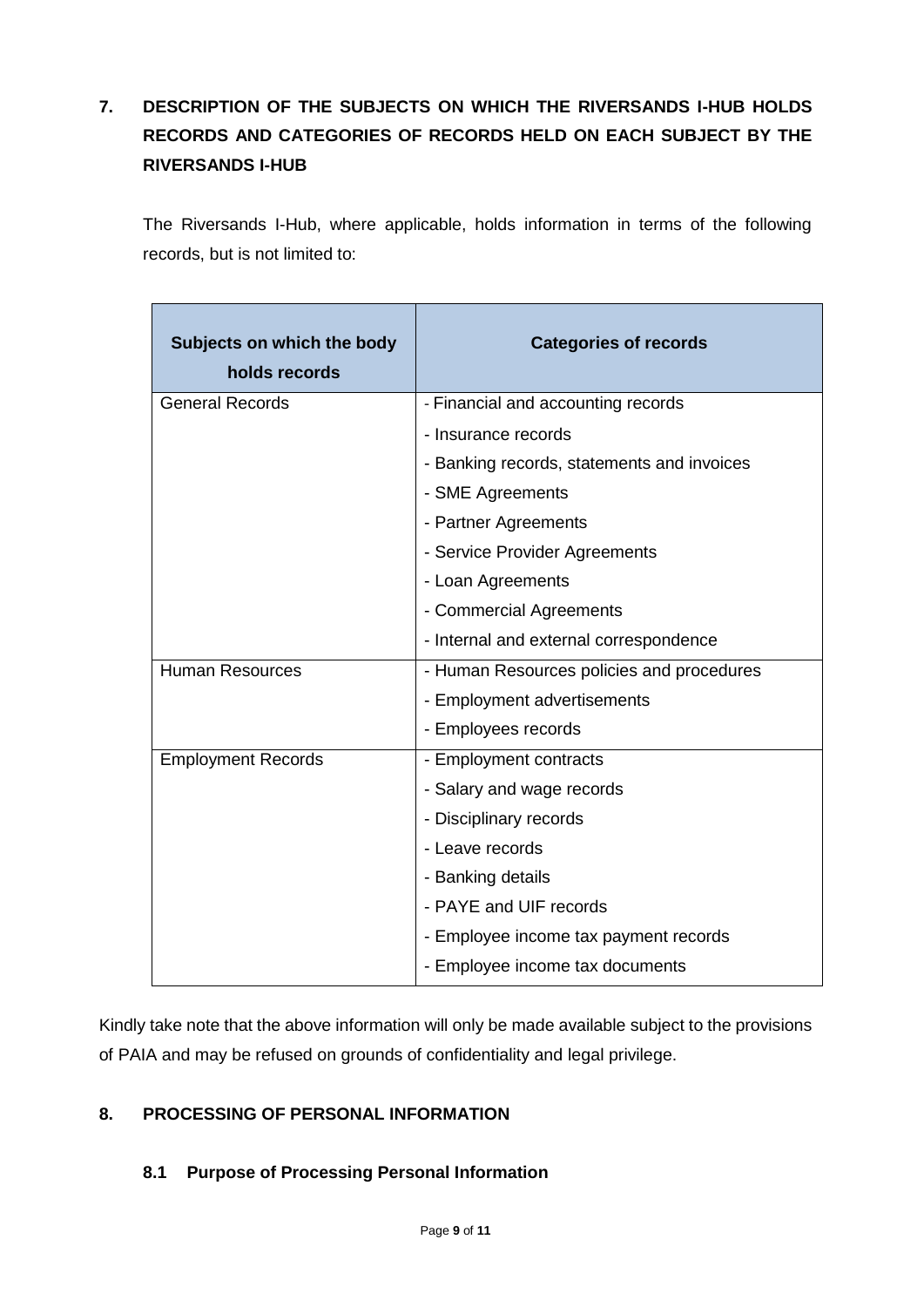The Riversands I-Hub processes personal information for various purposes including but not limited to –

- 8.1.1 Processing applications for business premises.
- 8.1.2 Providing access to services and support.
- **8.2 Description of the categories of Data Subjects and of the information or categories of information relating thereto**

| <b>Categories of Data</b><br><b>Subjects</b> | Personal Information that may be processed            |
|----------------------------------------------|-------------------------------------------------------|
| <b>SME<sub>s</sub></b>                       | name, address, registration numbers or identity       |
|                                              | numbers, employment status and bank details           |
| Partners/Service                             | names, registration numbers or identity numbers, vat  |
| <b>Providers</b>                             | numbers, address and bank details                     |
| <b>Employees</b>                             | address, identity numbers, qualifications, gender and |
|                                              | race                                                  |

**8.3 The recipients or categories of recipients to whom the personal information may be supplied**

| Category of personal information                                     | Recipients or Categories of Recipients to<br>whom the personal information may<br>be<br>supplied |
|----------------------------------------------------------------------|--------------------------------------------------------------------------------------------------|
| Identity number and names, for<br>criminal checks                    | <b>South African Police Services</b>                                                             |
| for<br>Qualifications,<br>verifications                              | qualification   South African Qualifications Authority                                           |
| Credit and payment history, for Credit Bureaus<br>credit information |                                                                                                  |
| SMEs personal information                                            | <b>Partners and Service Providers</b>                                                            |